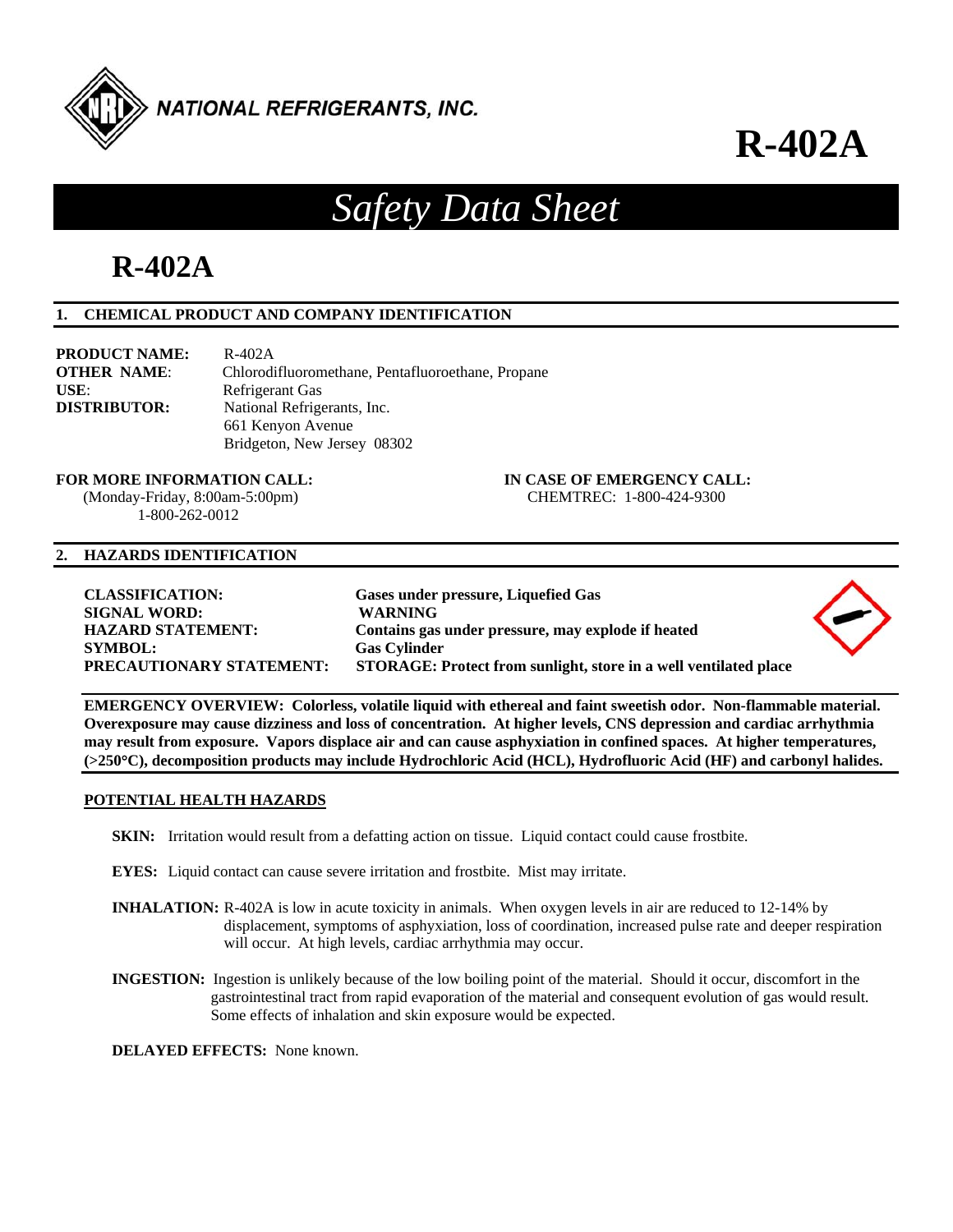

**R-402A**

# **3. COMPOSITION / INFORMATION ON INGREDIENTS**

| <b>INGREDIENT NAME</b>          | <b>CAS NUMBER</b> | WEIGHT % |
|---------------------------------|-------------------|----------|
| Chlorodifluoromethane (HCFC-22) | 75-45-6           | 38       |
| Pentafluoroethane (HFC-125)     | 354-33-6          | 60       |
| Propane $(R-290)$               | 74-98-6           |          |

#### **COMMON NAME and SYNONYMS**

R-402A; HCFC-402A

There are no impurities or stabilizers that contribute to the classification of the material identified in Section 2

#### **4. FIRST AID MEASURES**

- **SKIN:** Promptly flush skin with water until all chemical is removed. If there is evidence of frostbite, bathe (do not rub) with lukewarm (not hot) water. If water is not available, cover with a clean, soft cloth or similar covering. Get medical attention if symptoms persist.
- **EYES:** Immediately flush eyes with large amounts of water for at least 15 minutes (in case of frostbite water should be lukewarm, not hot) lifting eyelids occasionally to facilitate irrigation. Get medical attention if symptoms persist.
- **INHALATION:** Immediately remove to fresh air. If breathing has stopped, give artificial respiration. Use oxygen as required, provided a qualified operator is available. Get medical attention. Do not give epinephrine (adrenaline).
- **INGESTION:** Ingestion is unlikely because of the physical properties and is not expected to be hazardous. Do not induce vomiting unless instructed to do so by a physician.
- **ADVICE TO PHYSICIAN:** Because of the possible disturbances of cardiac rhythm, catecholamine drugs, such as epinephrine, should be used with special caution and only in situations of emergency life support. Treatment of overexposure should be directed at the control of symptoms and the clinical conditions.

# **5. FIRE FIGHTING MEASURES**

#### **FLAMMABLE PROPERTIES**

**FLASH POINT:** Gas, not applicable per DOT regulations **FLASH POINT METHOD:** Not applicable **AUTOIGNITION TEMPERATURE:** Not determined **UPPER FLAME LIMIT (volume % in air):** None\* **LOWER FLAME LIMIT (volume % in air):** None\* \*Based on ASHRAE Standard 34 with match ignition **FLAME PROPAGATION RATE (solids):** Not applicable **OSHA FLAMMABILITY CLASS:** Not applicable

#### **EXTINGUISHING MEDIA:**

Use any standard agent – choose the one most appropriate for type of surrounding fire (material itself is not flammable)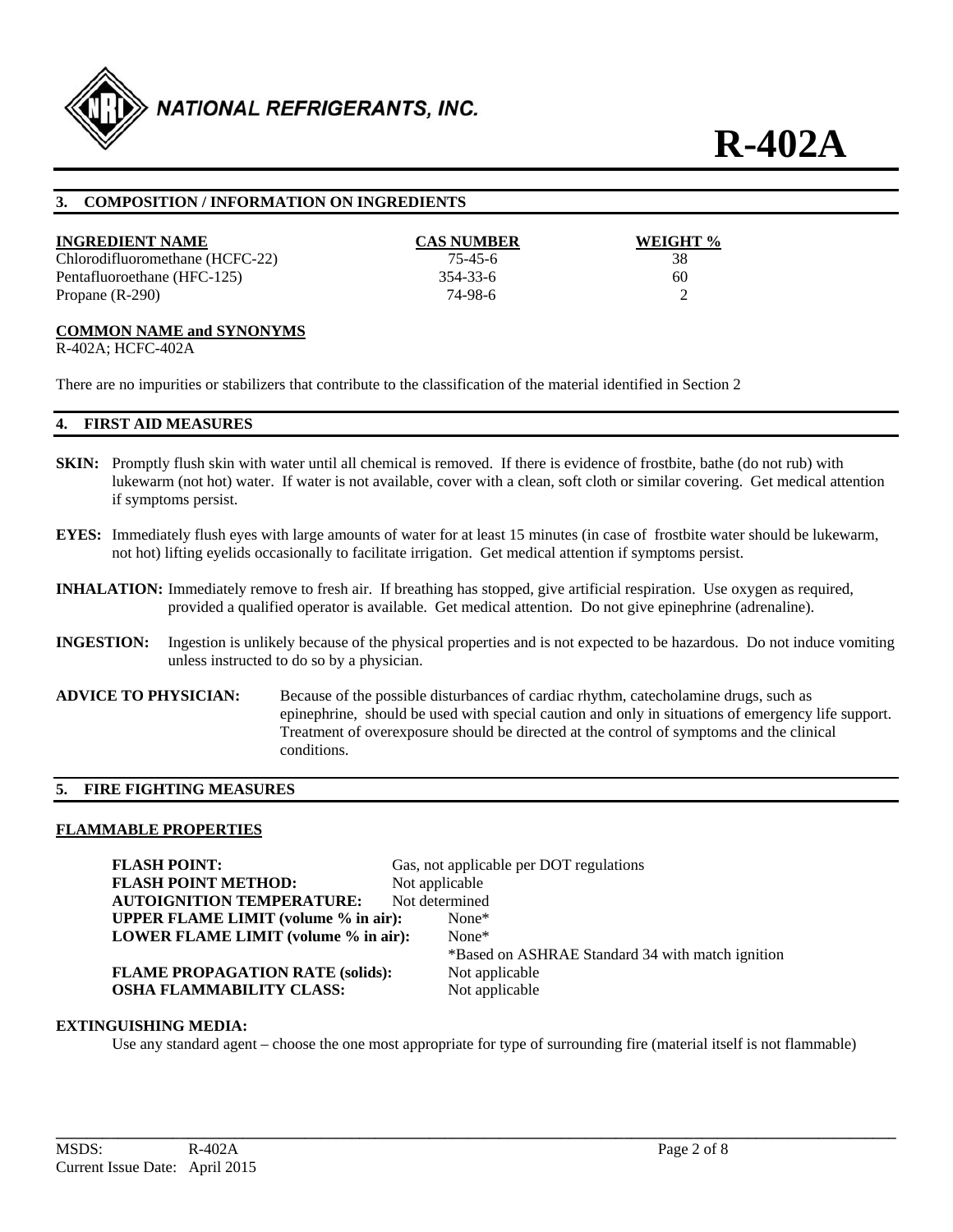

# **UNUSUAL FIRE AND EXPLOSION HAZARDS:**

 R-402A is not flammable at ambient temperatures and atmospheric pressure. However, this material will become combustible when mixed with air under pressure and exposed to strong ignition sources. Contact with certain reactive metals may result in formation of explosive or exothermic reactions under specific conditions (e.g. very high temperatures and/or appropriate pressures).

# **SPECIAL FIRE FIGHTING PRECAUTIONS/INSTRUCTIONS**:

 Firefighters should wear self-contained, NIOSH-approved breathing apparatus for protection against possible toxic decomposition products. Proper eye and skin protection should be provided. Use water spray to keep fire-exposed containers cool.

#### **6. ACCIDENTAL RELEASE MEASURES**

**IN CASE OF SPILL OR OTHER RELEASE:** (Always wear recommended personal protective equipment.) Evacuate unprotected personnel. Product dissipates upon release. Protected personnel should remove ignition sources and shut off leak, if without risk, and provide ventilation. Unprotected personnel should not return to the affected area until air has been tested and determined safe, including low-lying areas.

#### **Spills and releases may have to be reported to Federal and/or local authorities. See Section 15 regarding reporting requirements.**

#### **7. HANDLING AND STORAGE**

**NORMAL HANDLING:** (Always wear recommended personal protective equipment.) Avoid breathing vapors and liquid contact with eyes, skin or clothing. Do not puncture or drop cylinders, expose them to open flame or excessive heat. Use authorized cylinders only. Follow standard safety precautions for handling and use of compressed gas cylinders.

R-402A should not be mixed with air above atmospheric pressure for leak testing or any other purpose.

#### **STORAGE RECOMMENDATIONS:**

 Store in a cool, well-ventilated area of low fire risk and out of direct sunlight. Protect cylinder and its fittings from physical damage. Storage in subsurface locations should be avoided. Close valve tightly after use and when empty.

# **INCOMPATIBILITIES:**

Freshly abraded aluminum surfaces at specific temperatures and pressures may cause a strong exothermic reaction. Chemically reactive metals: potassium, calcium, powdered aluminum, magnesium, and zinc.

### **8. EXPOSURE CONTROLS / PERSONAL PROTECTION**

#### **ENGINEERING CONTROLS:**

 Provide local ventilation at filling zones and areas where leakage is probable. Mechanical (general) ventilation may be adequate for other operating and storage areas.

# **PERSONAL PROTECTIVE EQUIPMENT**

#### **SKIN PROTECTION:**

 Skin contact with refrigerant may cause frostbite. General work clothing and gloves (leather) should provide adequate protection. If prolonged contact with the liquid or gas is anticipated, insulated gloves constructed of PVA, neoprene or butyl rubber should be used. Any contaminated clothing should be promptly removed and washed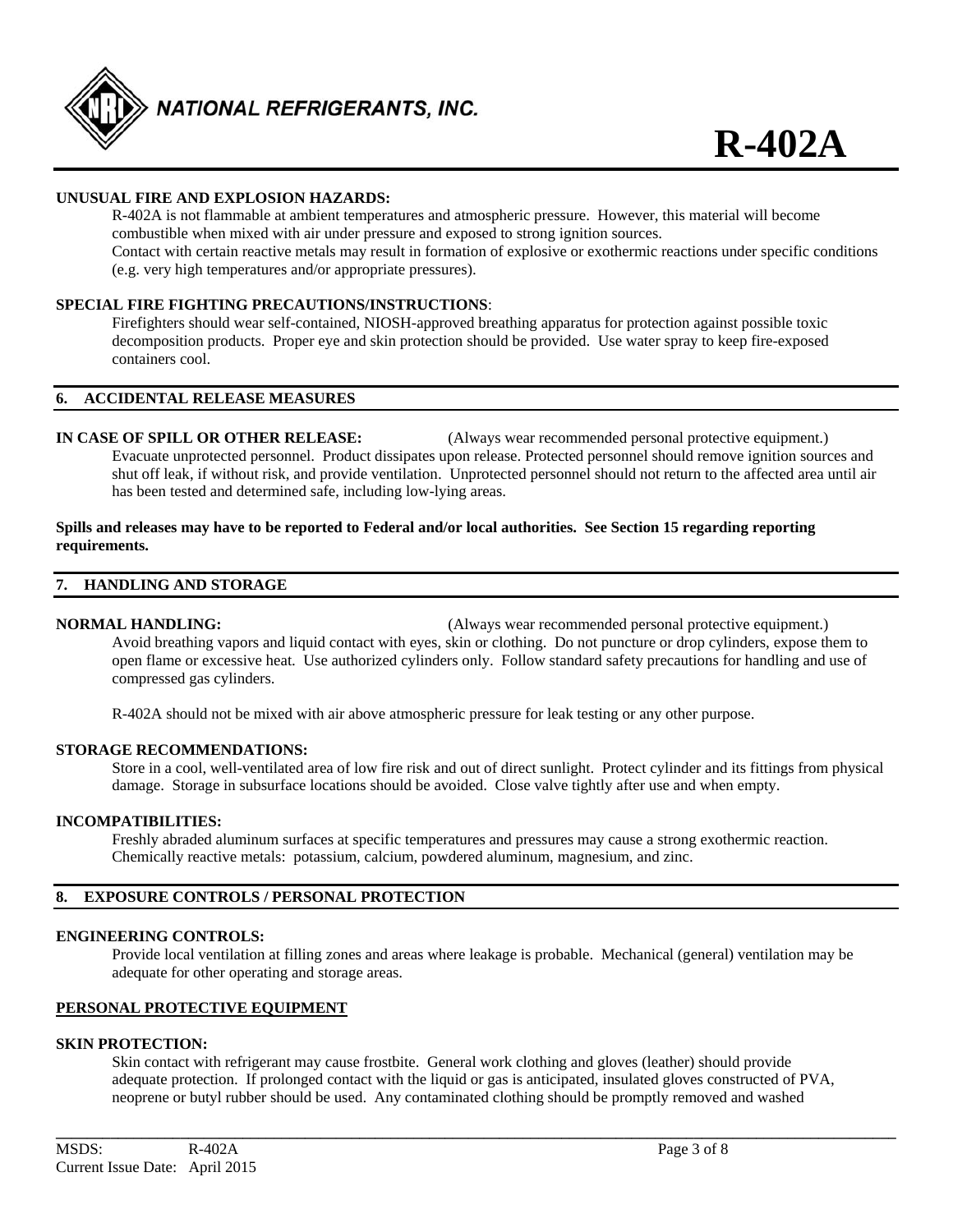

before reuse.

### **EYE PROTECTION:**

 For normal conditions, wear safety glasses. Where there is reasonable probability of liquid contact, wear chemical safety goggles.

# **RESPIRATORY PROTECTION:**

None generally required for adequately ventilated work situations. For accidental release or non-ventilated situations, or release into confined space, where the concentration may be above the PEL of 1,000 ppm, use a self-contained, NIOSH approved breathing apparatus or supplied air respirator. For escape: use the former or a NIOSH-approved gas mask with organic vapor canister.

### **ADDITIONAL RECOMMENDATIONS:**

 Where contact with liquid is likely, such as in a spill or leak, impervious boots and clothing should be worn. High dose-level warning signs are recommended for areas of principle exposure. Provide eyewash stations and quick-drench shower facilities at convenient locations. For tank cleaning operations, see OSHA regulations, 29 CFR 1910.132 and 29 CFR 1910.133.

#### **EXPOSURE GUIDELINES**

|         | <b>INGREDIENT NAME</b> | <b>ACGIH TLV</b>       | <b>OSHA PEL</b>        | <b>OTHER LI</b> |
|---------|------------------------|------------------------|------------------------|-----------------|
|         | Chlorodifluoromethane  | $1000$ ppm TWA $(8hr)$ | $1000$ ppm TWA $(8hr)$ | None            |
|         | Pentafluoroethane      | None                   | None                   | $*1000$ ppm     |
| Propane |                        | $2500$ ppm TWA $(8hr)$ | $1000$ ppm TWA $(8hr)$ | None            |

*OTHER LIMIT*  $*1000$  ppm TWA (8hr)

\* = Workplace Environmental Exposure Level (AIHA)

**OTHER EXPOSURE LIMITS FOR POTENTIAL DECOMPOSITION PRODUCTS:** 

Hydrogen Fluoride: ACGIH TLV: 2ppm ceiling, 0.5ppm TLV-TWA

### **9. PHYSICAL AND CHEMICAL PROPERTIES**

| <b>APPEARANCE:</b><br><b>PHYSICAL STATE:</b><br><b>MOLECULAR WEIGHT:</b><br><b>CHEMICAL FORMULA:</b>                                                                                                                    | Clear, colorless liquid and vapor<br>Gas at ambient temperatures<br>101.5<br>$CHCIF2 CHF2CF3, CH3CH2CH3$                                                   |                                |
|-------------------------------------------------------------------------------------------------------------------------------------------------------------------------------------------------------------------------|------------------------------------------------------------------------------------------------------------------------------------------------------------|--------------------------------|
| <b>ODOR:</b><br><b>SPECIFIC GRAVITY</b> (water $= 1.0$ ):<br><b>SOLUBILITY IN WATER (weight %):</b><br>$pH$ :<br><b>BOILING POINT:</b><br><b>FREEZING POINT:</b><br><b>VAPOR PRESSURE:</b>                              | Faint ethereal odor<br>1.14 @ 21.1 °C (70 °F)<br>Unknown<br>Neutral<br>$-49.2$ °C ( $-56.6$ °F)<br>Not determined<br>173 psia @ 70°F<br>389.9 psia @ 130°F |                                |
| VAPOR DENSITY $(air = 1.0)$ :<br><b>EVAPORATION RATE:</b><br>% VOLATILES:<br><b>ODOR THRESHHOLD:</b><br><b>FLAMMABILITY:</b><br><b>LEL/UEL:</b><br><b>RELATIVE DENSITY:</b><br><b>PARTITION COEFF</b> (n-octanol/water) | 3.5<br>>1<br>100<br>Not established<br>Not applicable<br>None/None<br>1.14 g/cm3 at $21.1^{\circ}$ C<br>Not applicable                                     | <b>COMPARED TO:</b> $CC14 = 1$ |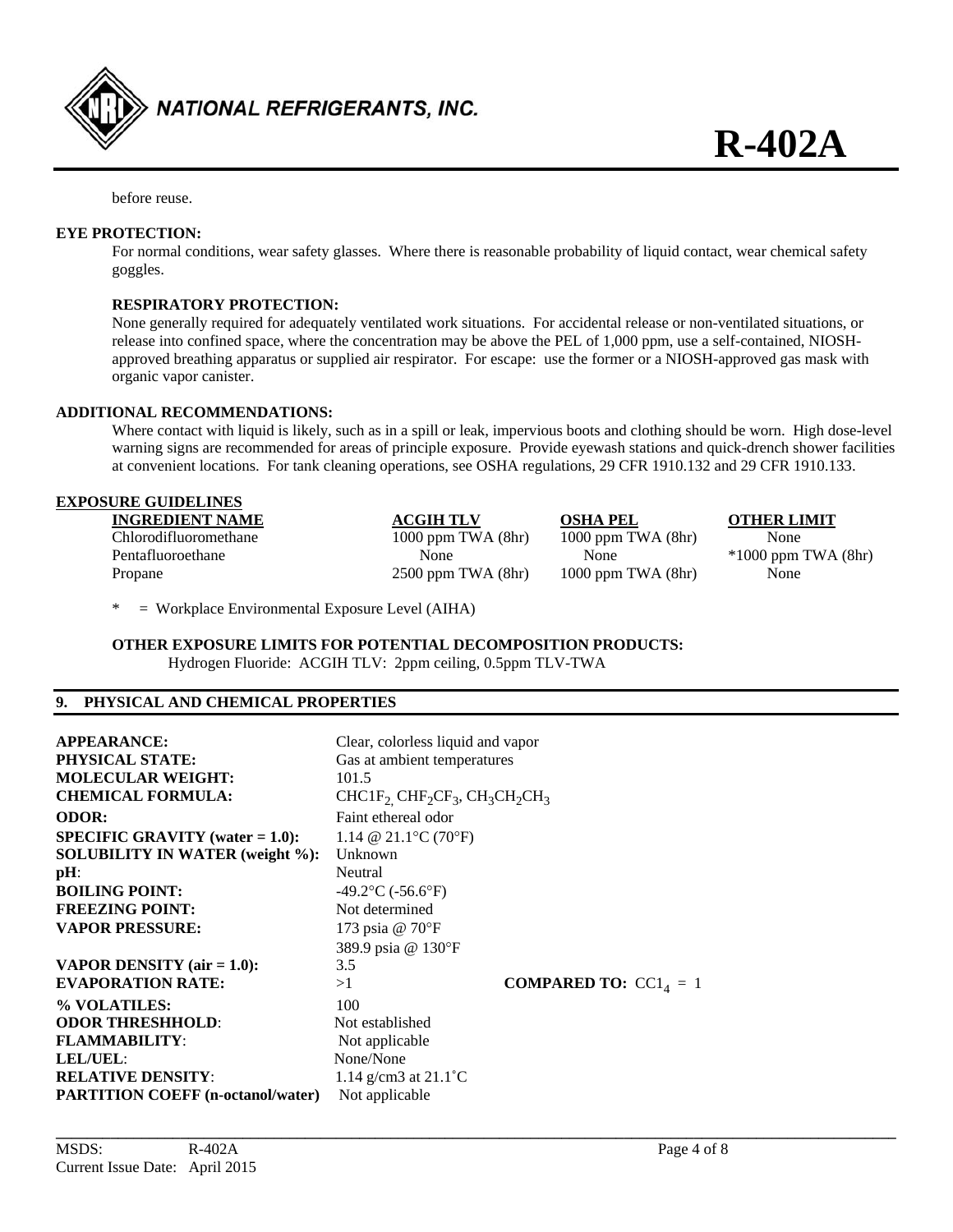

#### **AUTO IGNITION TEMP:** Not Determined **DECOMPOSITION TEMPERATURE**: >250 degrees C **VISCOSITY**: Not applicable **FLASH POINT:** Not applicable

(Flash point method and additional flammability data are found in Section 5.)

# **10. STABILITY AND REACTIVITY**

# **NORMALLY STABLE: (CONDITIONS TO AVOID):**

The product is stable.

 Do not mix with oxygen or air above atmospheric pressure. Any source of high temperature, such as lighted cigarettes, flames, hot spots or welding may yield toxic and/or corrosive decomposition products.

### **INCOMPATIBILITIES:**

 (Under specific conditions: e.g. very high temperatures and/or appropriate pressures) – Freshly abraded aluminum surfaces (may cause strong exothermic reaction). Chemically active metals: potassium, calcium, powdered aluminum, magnesium and zinc.

# **HAZARDOUS DECOMPOSITION PRODUCTS:**

Halogens, halogen acids and possibly carbonyl halides.

# **HAZARDOUS POLYMERIZATION:**

Will not occur.

# **11. TOXICOLOGICAL INFORMATION**

#### **IMMEDIATE (ACUTE) EFFECTS:**

HCFC-22: LC<sub>50</sub>: Inhalation 4 hr. (rat) - > 250,000 ppm / Cardiac Sensitization threshold (dog) > 50,000 ppm HFC-125: LC<sub>50</sub>: Inhalation 4 hr. (rat) - > 800,000 ppm / Cardiac Sensitization threshold (dog) 75,000 ppm

# **DELAYED (SUBCHRONIC AND CHRONIC) EFFECTS:**

HCFC-22: Subchronic NOEL (rat) – 10,000 ppm HFC-125: Teratogenic NOEL (rat and rabbit) – 50,000 ppm Subchronic inhalation (rat) NOEL -  $\geq$  50,000 ppm / Chronic NOEL - 10,000 ppm

#### **REPEATED DOSE TOXICITY:**

Lifetime inhalation exposure of male rats was associated with a small increase in salivary gland fibrosarcomas.

#### **FURTHER INFORMATION**:

Acute effects of rapid evaporation of the liquid may cause frostbite. Vapors are heavier than air and can displace oxygen causing difficulty breathing or suffocation. May cause cardiac arrhythmia.

**\_\_\_\_\_\_\_\_\_\_\_\_\_\_\_\_\_\_\_\_\_\_\_\_\_\_\_\_\_\_\_\_\_\_\_\_\_\_\_\_\_\_\_\_\_\_\_\_\_\_\_\_\_\_\_\_\_\_\_\_\_\_\_\_\_\_\_\_\_\_\_\_\_\_\_\_\_\_\_\_\_\_\_\_\_\_\_\_\_\_\_\_\_\_\_\_\_\_\_\_\_\_\_\_\_\_\_\_** 

#### **POTENTIAL HEALTH HAZARDS**

**SKIN:** Irritation would result from a defatting action on tissue. Liquid contact could cause frostbite.

**EYES:** Liquid contact can cause severe irritation and frostbite. Mist may irritate.

**R-402A**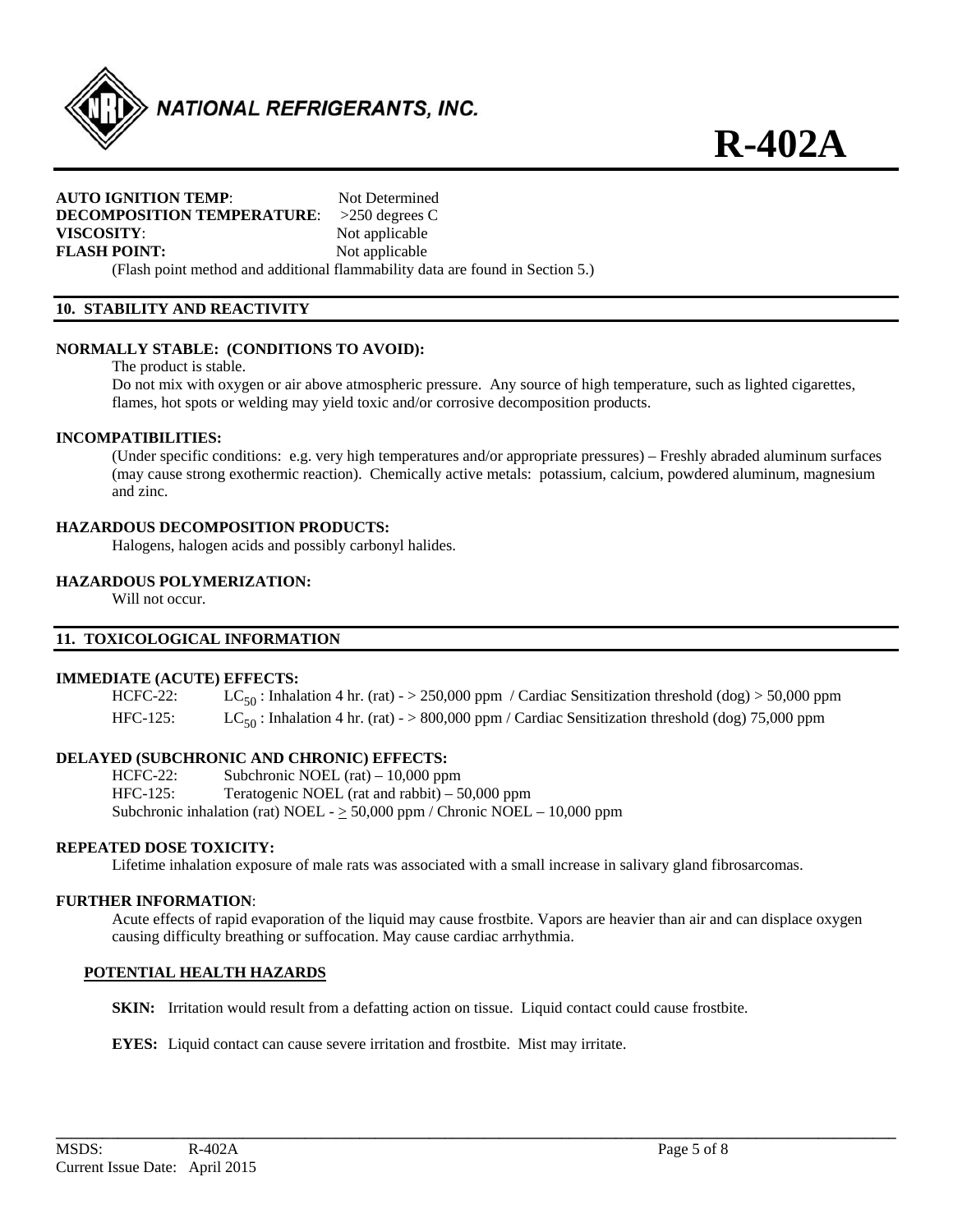

- **INHALATION:** R-402A is low in acute toxicity in animals. When oxygen levels in air are reduced to 12-14% by displacement, symptoms of asphyxiation, loss of coordination, increased pulse rate and deeper respiration will occur. At high levels, cardiac arrhythmia may occur.
- **INGESTION:** Ingestion is unlikely because of the low boiling point of the material. Should it occur, discomfort in the gastrointestinal tract from rapid evaporation of the material and consequent evolution of gas would result. Some effects of inhalation and skin exposure would be expected.

**DELAYED EFFECTS:** None known.

### **Ingredients found on one of the OSHA designated carcinogen lists are listed below.**

### **INGREDIENT NAME NTP STATUS IARC STATUS OSHA LIST**

No ingredients listed in this section

### **OTHER DATA:**

 Lifetime exposure of male rats to HCFC-22 was associated with a small increase in salivary gland fibrosarcomas HFC-125: Not active in four genetic studies

# **12. ECOLOGICAL INFORMATION**

**Degradability (BOD):** R-402A is a gas at room temperature; therefore, it is unlikely to remain in water. **Octanol Water Partition Coefficient:** See section 9

# **13. DISPOSAL CONSIDERATIONS**

# **RCRA**

**Is the unused product a RCRA hazardous waste if discarded?** Not a hazardous waste. **If yes, the RCRA ID number is:** Not applicable.

# **OTHER DISPOSAL CONSIDERATIONS:**

 Disposal must comply with federal, state, and local disposal or discharge laws. R-402A is subject to U.S. Environmental Protection Agency Clean Air Act Regulations Section 608 in 40 CFR Part 82 regarding refrigerant recycling.

The information offered here is for the product as shipped. Use and/or alterations to the product such as mixing with other materials may significantly change the characteristics of the material and alter the RCRA classification and the proper disposal method.

# **14. TRANSPORT INFORMATION**

| <b>US DOT ID NUMBER:</b>     | UN3163                                                                   |
|------------------------------|--------------------------------------------------------------------------|
| US DOT PROPER SHIPPING NAME: | Liquefied Gas n.o.s. (Chlorodifluoromethane, Pentafluoroethane, Propane) |
| US DOT HAZARD CLASS:         | 2.2                                                                      |
| US DOT PACKING GROUP:        | Not applicable                                                           |

For additional information on shipping regulations affecting this material, contact the information number found in Section 1.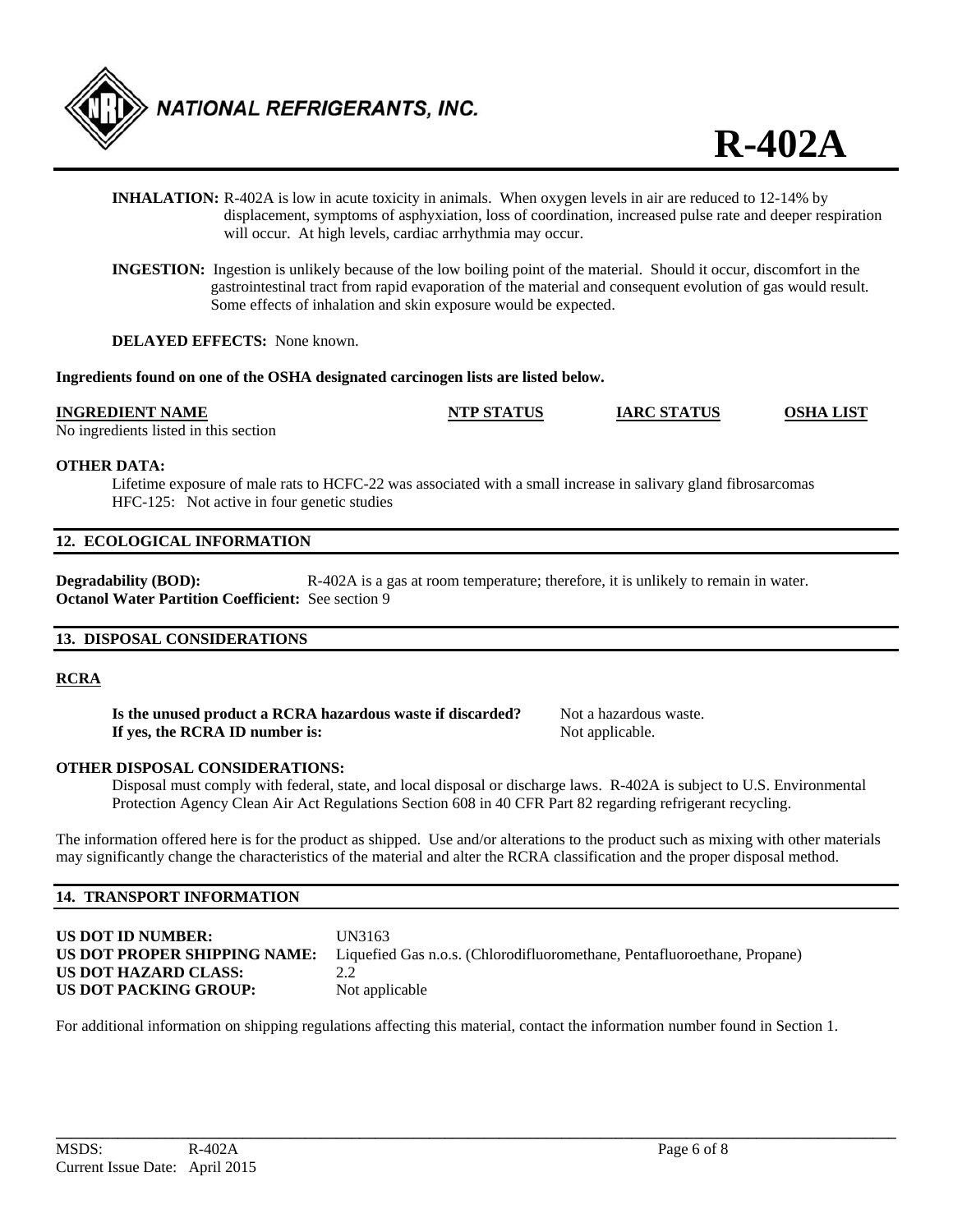

# **15. REGULATORY INFORMATION**

# **TOXIC SUBSTANCES CONTROL ACT (TSCA)**

**TSCA INVENTORY STATUS:** Components listed on the TSCA inventory **OTHER TSCA ISSUES:** Subject to Section 12 (b) export notification. May contain 0-10ppm Ethane, 2-chloro-1,1,1- trifluoro CAS # 75-88-7

#### **SARA TITLE III / CERCLA**

"Reportable Quantities" (RQs) and/or "Threshold Planning Quantities" (TPQs) exist for the following ingredients.

#### **INGREDIENT NAME SARA / CERCLA RQ (lb.) SARA EHS TPQ (lb.)**

No ingredients listed in this section

**Spills or releases resulting in the loss of any ingredient at or above its RQ requires immediate notification to the National Response Center [(800) 424-8802] and to your Local Emergency Planning Committee.** 

**SECTION 311 HAZARD CLASS:** IMMEDIATE PRESSURE

#### **SARA 313 TOXIC CHEMICALS:**

The following ingredients are SARA 313 "Toxic Chemicals". CAS numbers and weight percents are found in Section 2.

#### **INGREDIENT NAME COMMENT**

No ingredients listed in this section

# **STATE RIGHT-TO-KNOW**

In addition to the ingredients found in Section 2, the following are listed for state right-to-know purposes.

#### **INGREDIENT NAME WEIGHT % COMMENT**

No ingredients listed in this section

#### **ADDITIONAL REGULATORY INFORMATION:**

R-402A is subject to U.S. Environmental Protection Agency Clean Air Act Regulations at 40 CFR Part 82.

**WARNING: Do not vent** to the atmosphere. To comply with provisions of the U.S. Clean Air Act, any residual must be recovered. **Contains Chlorodifluoromethane**, a HCFC substance which harms public health and the environment by destroying ozone in the upper atmosphere. Destruction of the ozone layer can lead to increased ultraviolet radiation which, with excess exposure to sunlight, can lead to an increase in skin cancer and eye cataracts. **Contains Pentafluoroethane (HFC-125) and propane**, greenhouse gases which may contribute to global warming.

#### **WHMIS CLASSIFICATION (CANADA):**

 This product has been evaluated in accordance with the hazard criteria of the CPR and the MSDS contains all the information required by the CPR.

**\_\_\_\_\_\_\_\_\_\_\_\_\_\_\_\_\_\_\_\_\_\_\_\_\_\_\_\_\_\_\_\_\_\_\_\_\_\_\_\_\_\_\_\_\_\_\_\_\_\_\_\_\_\_\_\_\_\_\_\_\_\_\_\_\_\_\_\_\_\_\_\_\_\_\_\_\_\_\_\_\_\_\_\_\_\_\_\_\_\_\_\_\_\_\_\_\_\_\_\_\_\_\_\_\_\_\_\_** 

### **FOREIGN INVENTORY STATUS:**

 EU – EINECS # 2008719 – HCFC-22 # 2065578 – HFC-125 # 2008279 – Propane